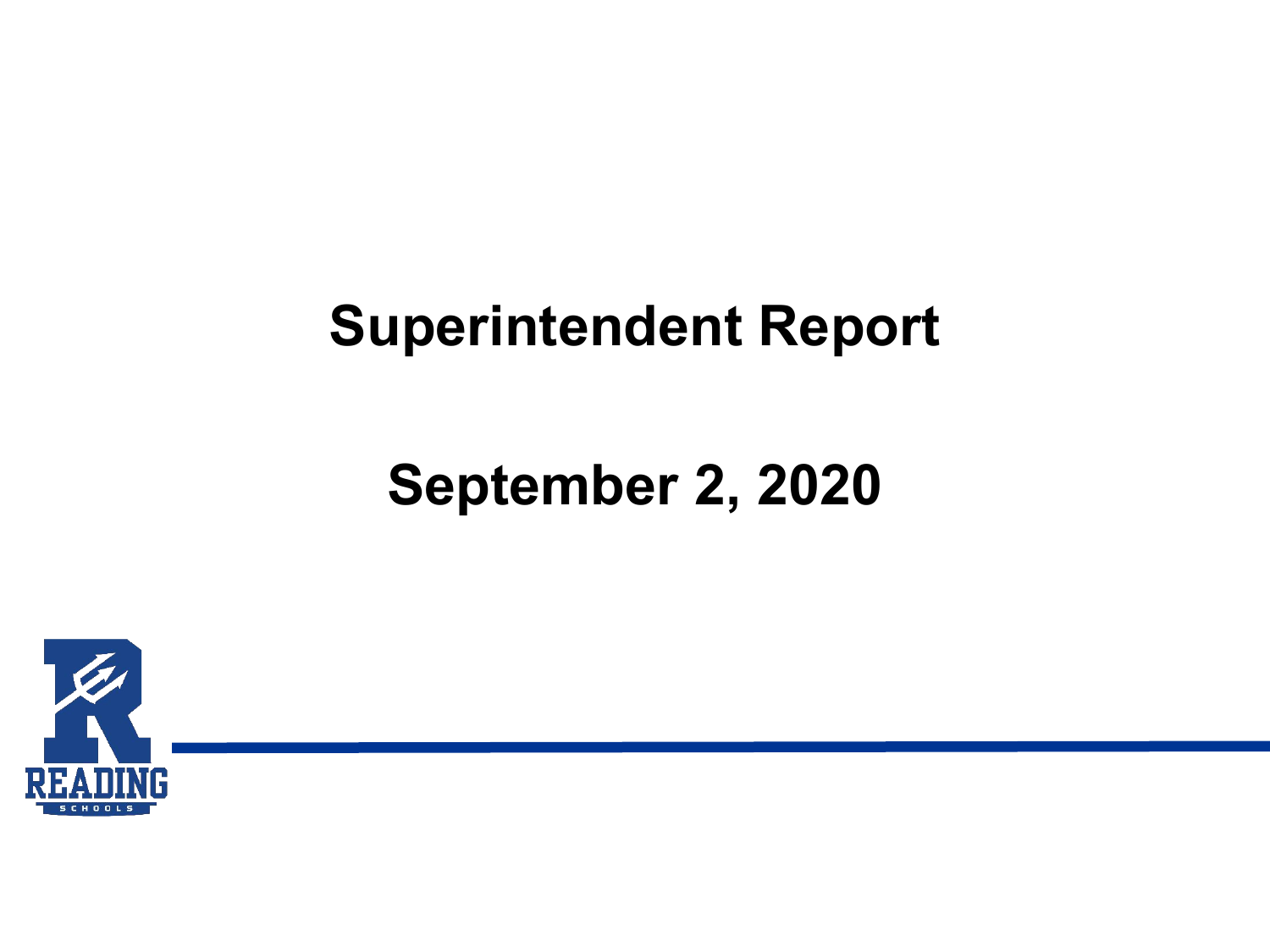# Maintenance Planning

#### **Four Seasons - Project Commissioning Agent**

- Meeting 8/29 to review maintenance planning model
- Model consists of the following:
	- Maintenance Supervisor
	- Part-time PM 2 days per week
	- Subcontractors to complete PM work and required system inspections/monitoring, managed by Maintenance Supervisor
	- On-call support contractors as needed

General Planning Estimates:

- $$2.50/sq.$  ft = \$537,500/year
- Includes personnel, contracted services, parts/materials, break-fix items
- Comprehensive maintenance planning estimate
- \*\*\*Does not include savings planning for replacing systems at end of life

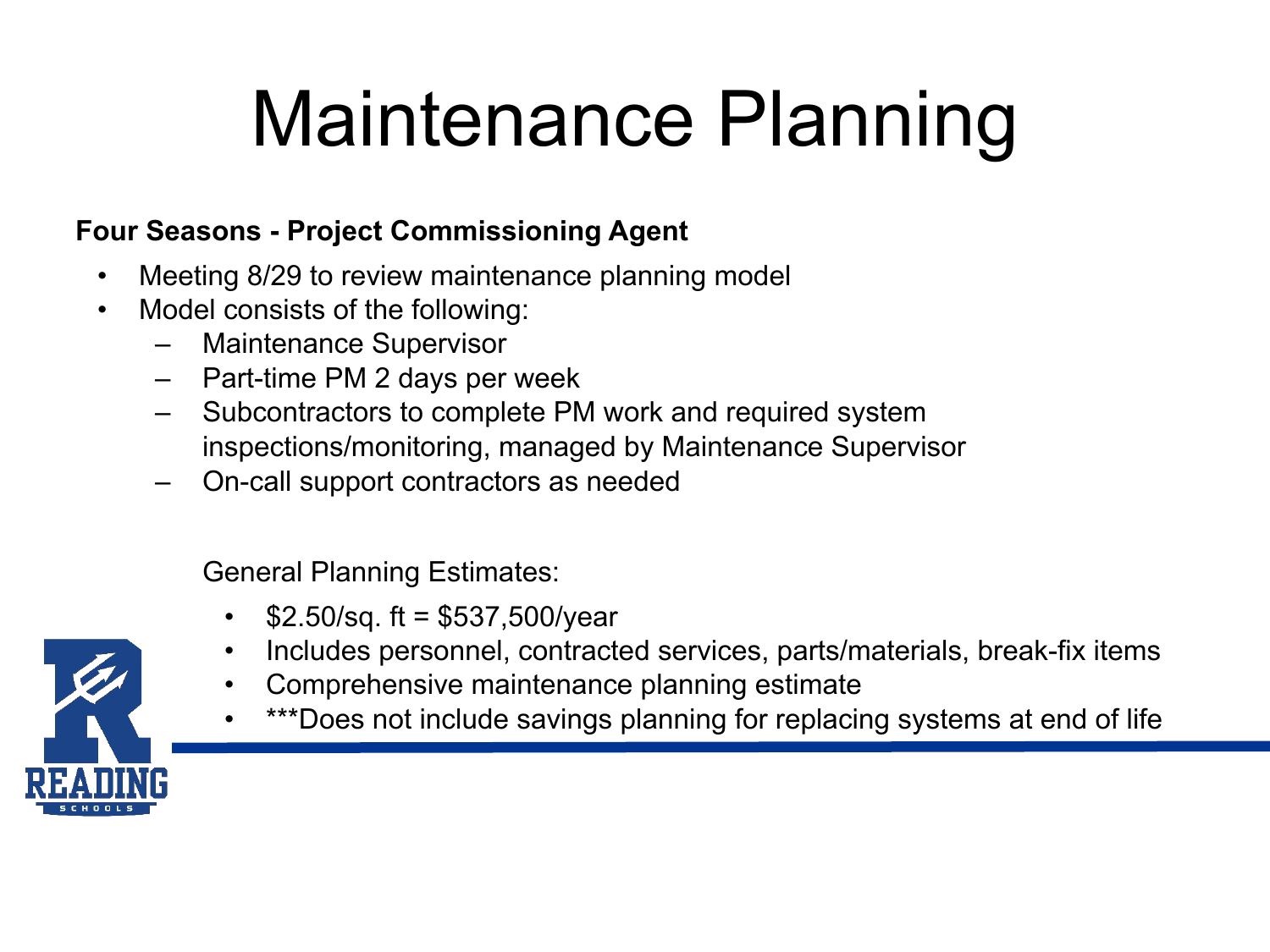# Maintenance Planning **Comparison**

#### **Omnia360**

- Manage all aspects of district facility maintenance
- Cost fixed based upon self-perform work through Omnia360 staff and subcontract work; variable cost increases by level of self-perform capability
- Create a maintenance schedule monitored by Omnia360 personnel
- Reports generated regarding efficiency of work being completed
- Range of anticipated cost is \$257,000 for high self-perform; reasonable expectation is \$396,000

#### **Four Seasons**

- District personnel manage all aspects of district facility maintenance
- Cost based on performing work orders, part-time PM, and all subcontractors; contracts and hourly costs create variable expenditures
- Opportunity to purchase a cloud-based PM system to record and monitor work being performed; managed by district personnel
- Approximate \$537,000 cost anticipated

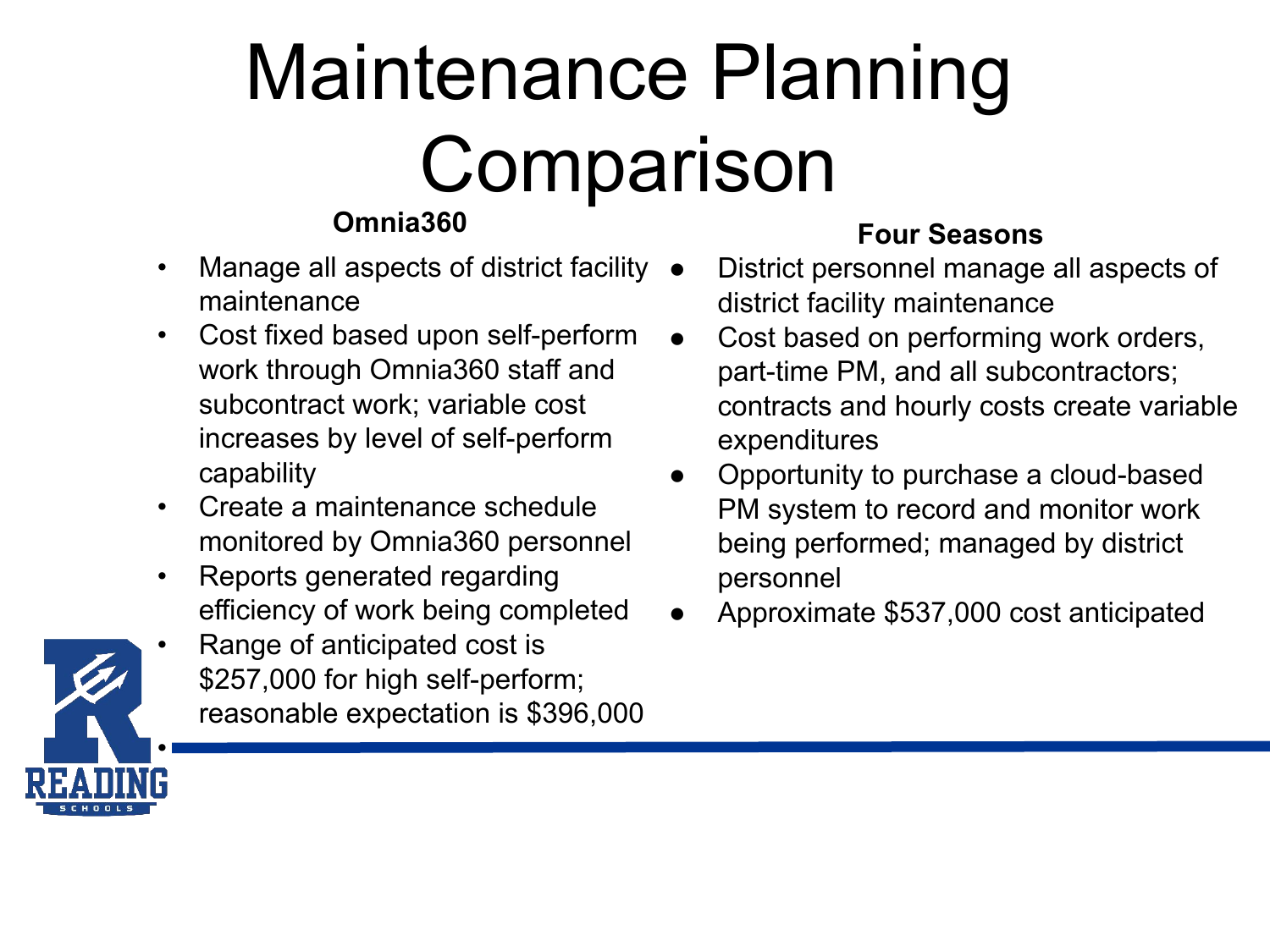# Construction Update

#### **New Building**

- Ongoing punch out list items being completed
- September 9 walkthrough ShookTouchstone, VSWC, OFCC, District
	- Review documented punch out items and agreements on completion of work still needed
- Chiller Noise
	- Sound engineer hired by VSWC to analyze mitigation efforts and provide additional solutions
- Fenceline Bordering Thurnridge
	- VSWC creating a solution for fence construction with associated costs



\*\*Meeting with Thurnridge residents scheduled for September 28th to review both issues and gather feedback - hosted by VSWC and district (virtual meeting)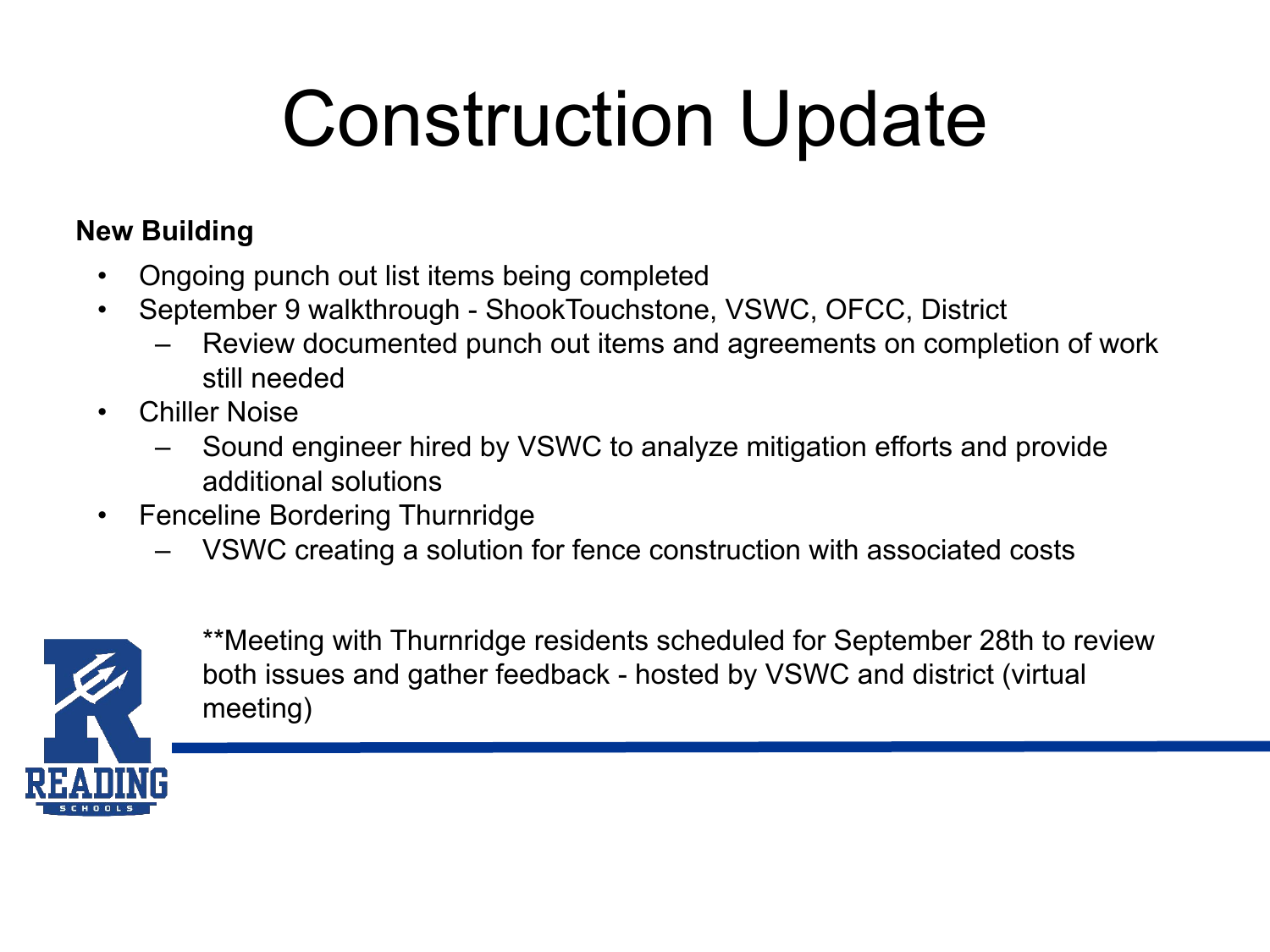# Construction Update

#### **Central Site**

- VSWC/district site review 8/29
- Confirmation from city regarding completion of site as green space
- Review of edges/curbline and how to address these areas as result of demolition
- Discovered an unknown wall

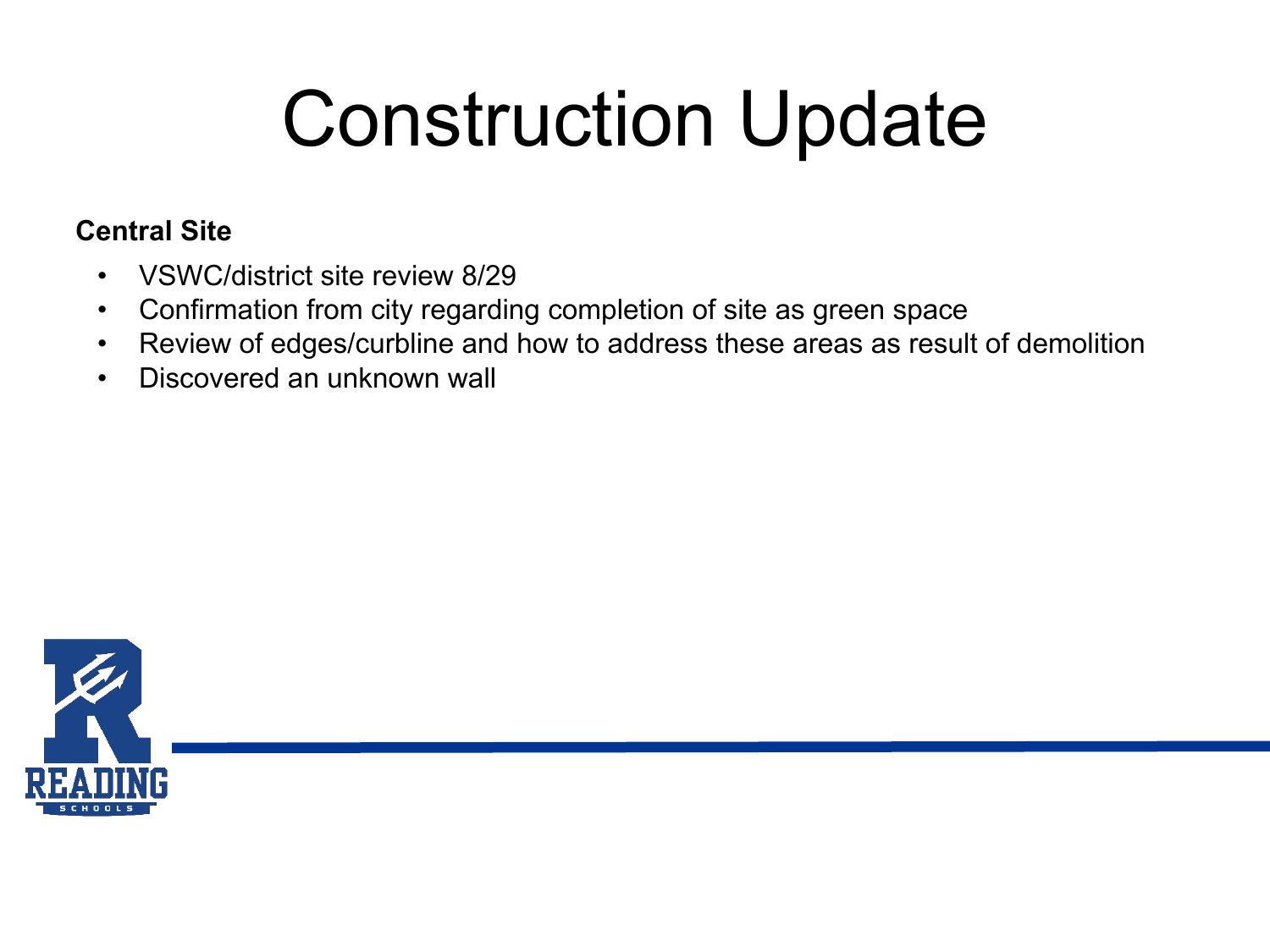# Construction Update

#### **Hilltop Property**

- VSWC/District site visit 8/29
- Removal of playset by purchasing resident
- Building/Ground subcommittee meeting 8/25 with VSWC to further review/determine the details of Board approved plan
- Next meeting scheduled for 9/9

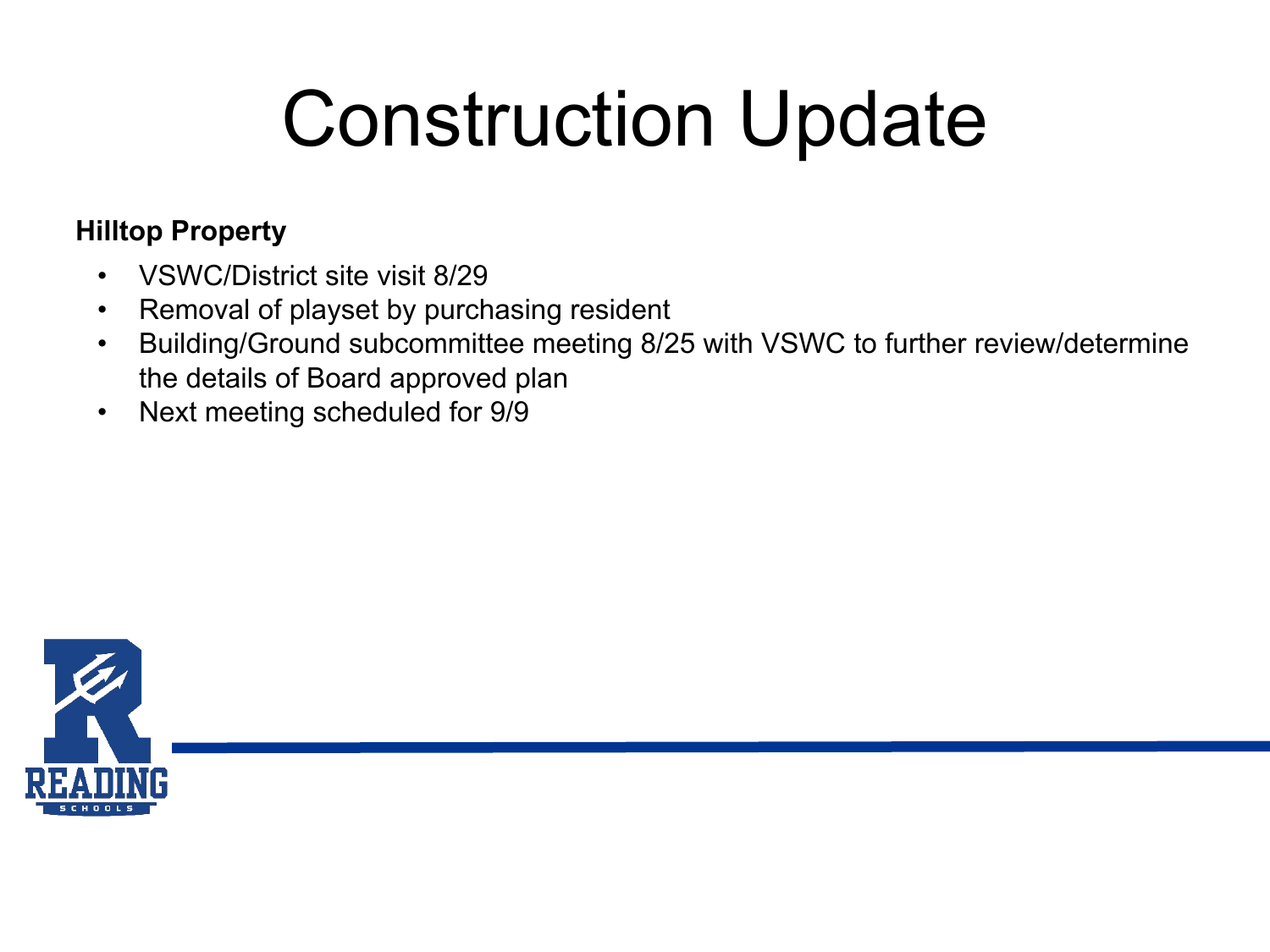# Strategic Planning

- Roadmap for the future of the district
- Expectation to engage and complete district strategic plan now that the district has come together in the new building
- Interviews set for two organizations to provide proposals and structure for completion - September 10th
	- Dynamix 4:00
	- Hamilton County ESC 4:45
- Information on each is provided for review
- Summary of interviews will be provided at the 9/16 Board meeting with a recommendation for moving forward
- Comprehensive representation of district and community involvement
- Timeline/Goal for Completion: December 2020

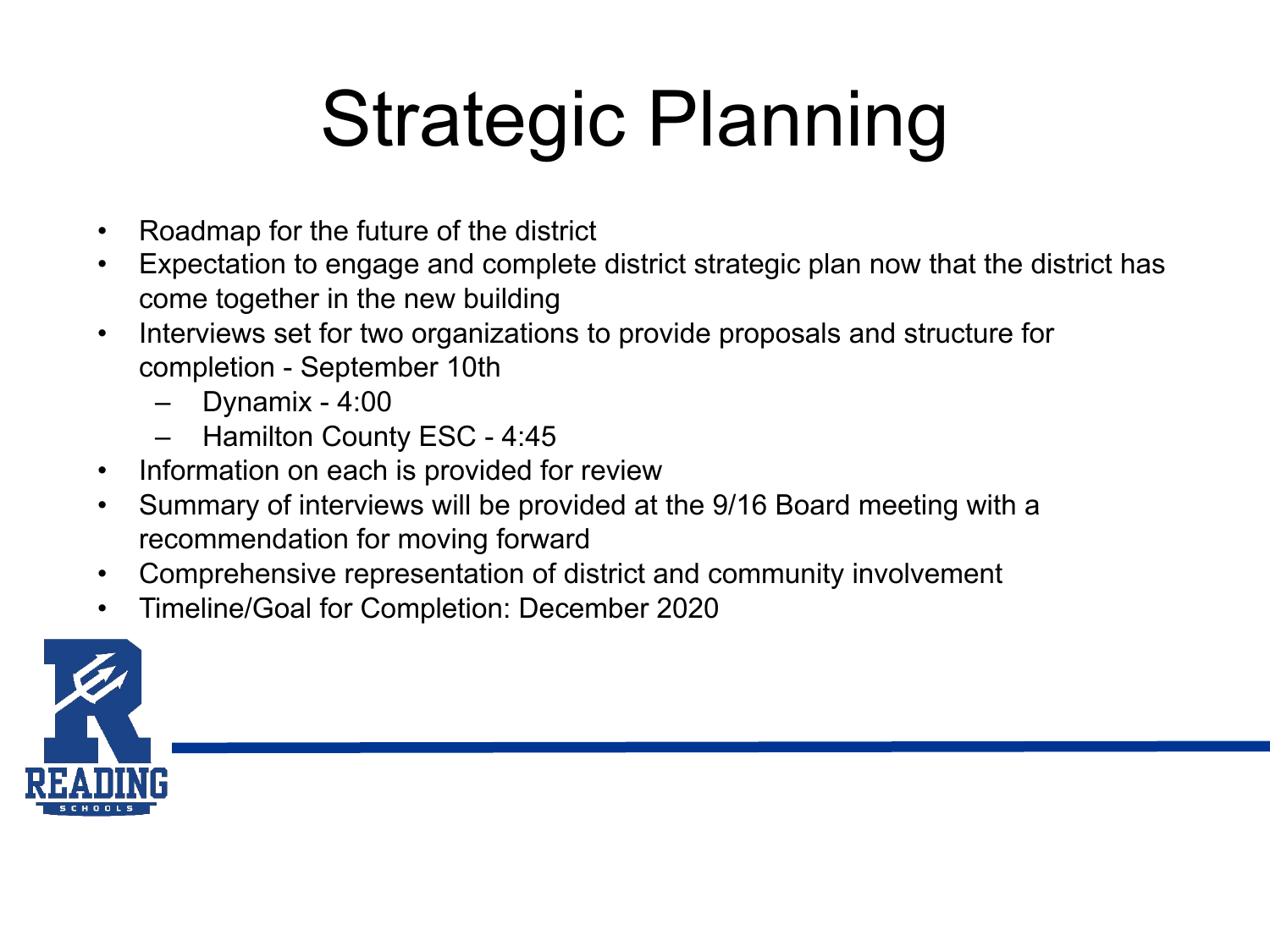# Kindergarten Enrollment Policy

- Presentation by RCCSD Kindergarten teachers at Board meeting on January 22, 2020
- Consideration of policy change for students to by 5 years old by August 1 (current policy is September 30
- Alleviates 4 year olds from starting Kindergarten (and the potential of students 4, 5, and 6 being in the same classroom)

\*\*\*10 RCCSD Kindergarten students are in Aug 1-Sept 30 window in 2020-2021

- Research presented at that time from National Bureau of Educational Research regarding students being older at the start of Kindergarten:
	- improved reading ability
	- higher test scores
	- positive outlook on reading skills
	- average 40 points higher on SAT

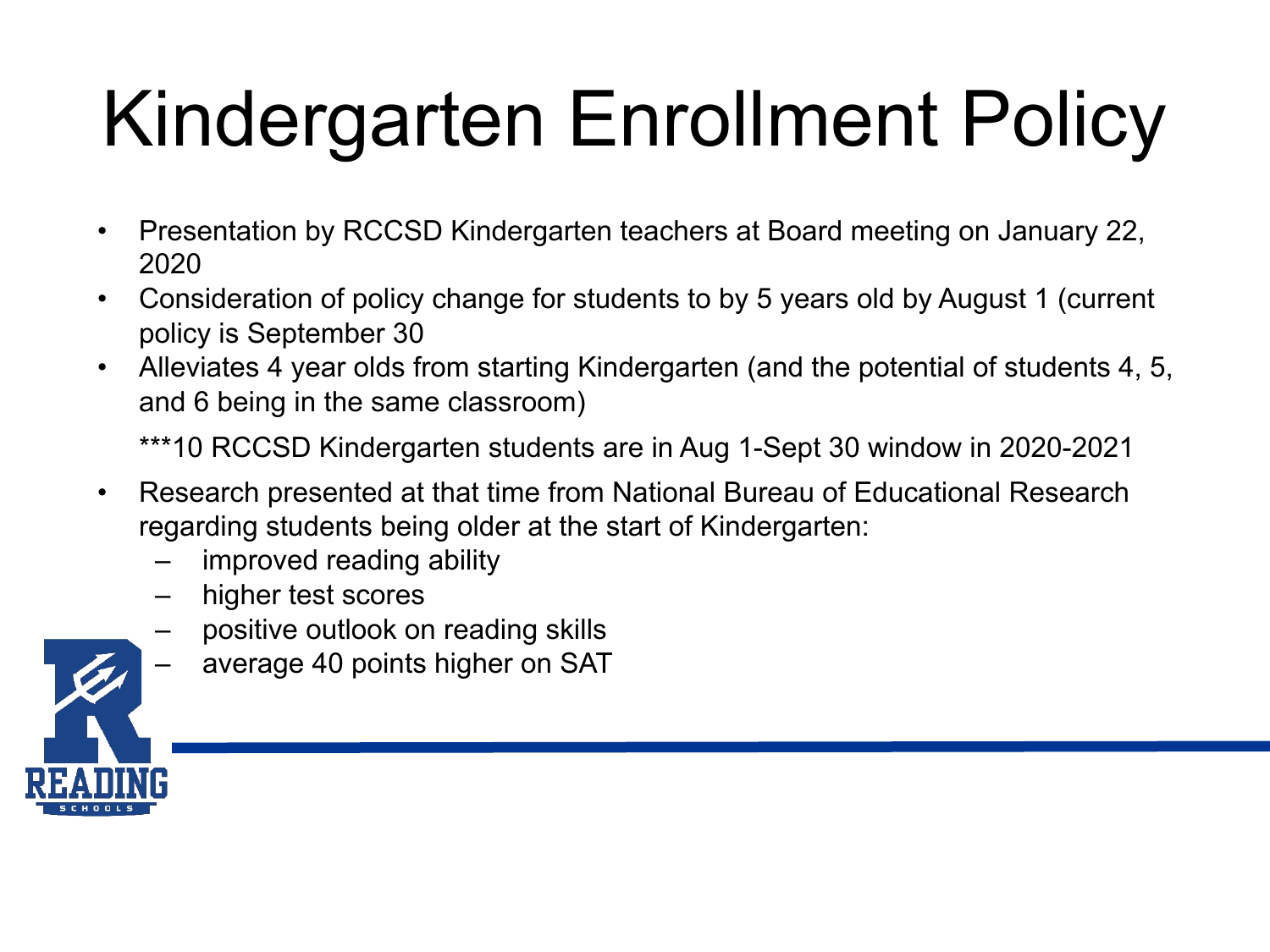# Kindergarten Enrollment Policy

- Other information data shared during the presentation:
	- Comparisons of developmental milestones of 4 and 5 year olds
	- Academic expectations for Kindergarten students
	- Retention data and relationship to intervention support needed
	- School district comparisons/shifts to this policy in Butler (all but one district), Warren (all but two districts), and Hamilton County (Deer Park, Finneytown, Forest Hills, and Mount Healthy)
- Purpose tonight is to revisit this topic and further discuss as a Board
- Additional data/research can be provided at future Board meetings as desired for further consideration

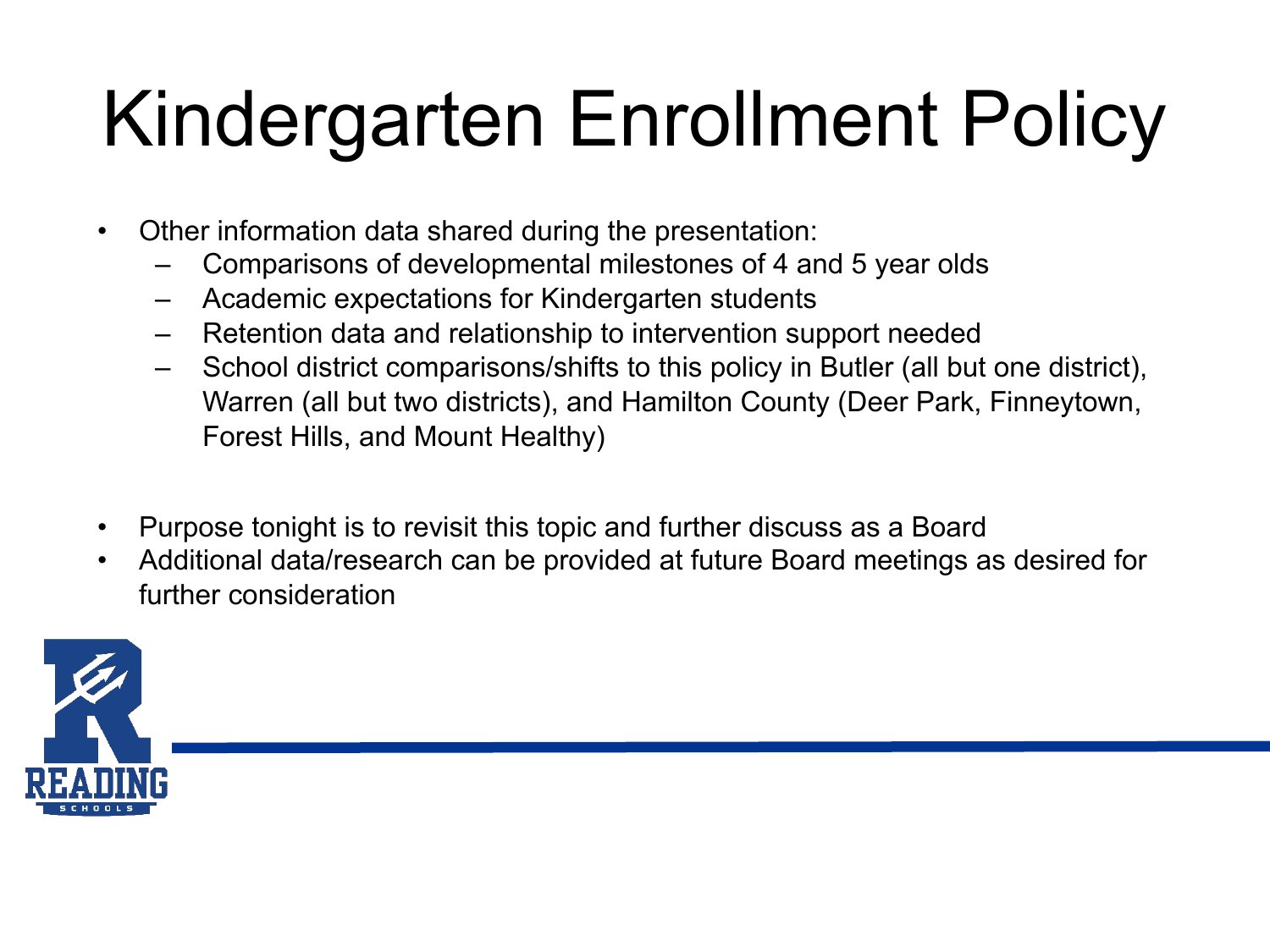# School Reopening

- Many thanks to our teachers, counselors, administrative assistants, tech team, kitchen staff, custodial crew, and administrative team for the above and beyond efforts to reopen our district for 2020-2021
- RMS/RHS arrival and dismissal process has been very smooth
- RES arrival very successful; dismissal will require adjustments and families can expect further communication to come for Thursday
- A few glitches with technology, but overall students have received chromebooks as expected
	- awaiting additional chromebook order found by Forward Edge for us
- Student spacing, masks, and overall class sizes support the goals of our reopening plan; larger class sizes continue to adjust but are meeting the guidelines
- Athletics are back and competing; looking forward to the return of our boys soccer team next week

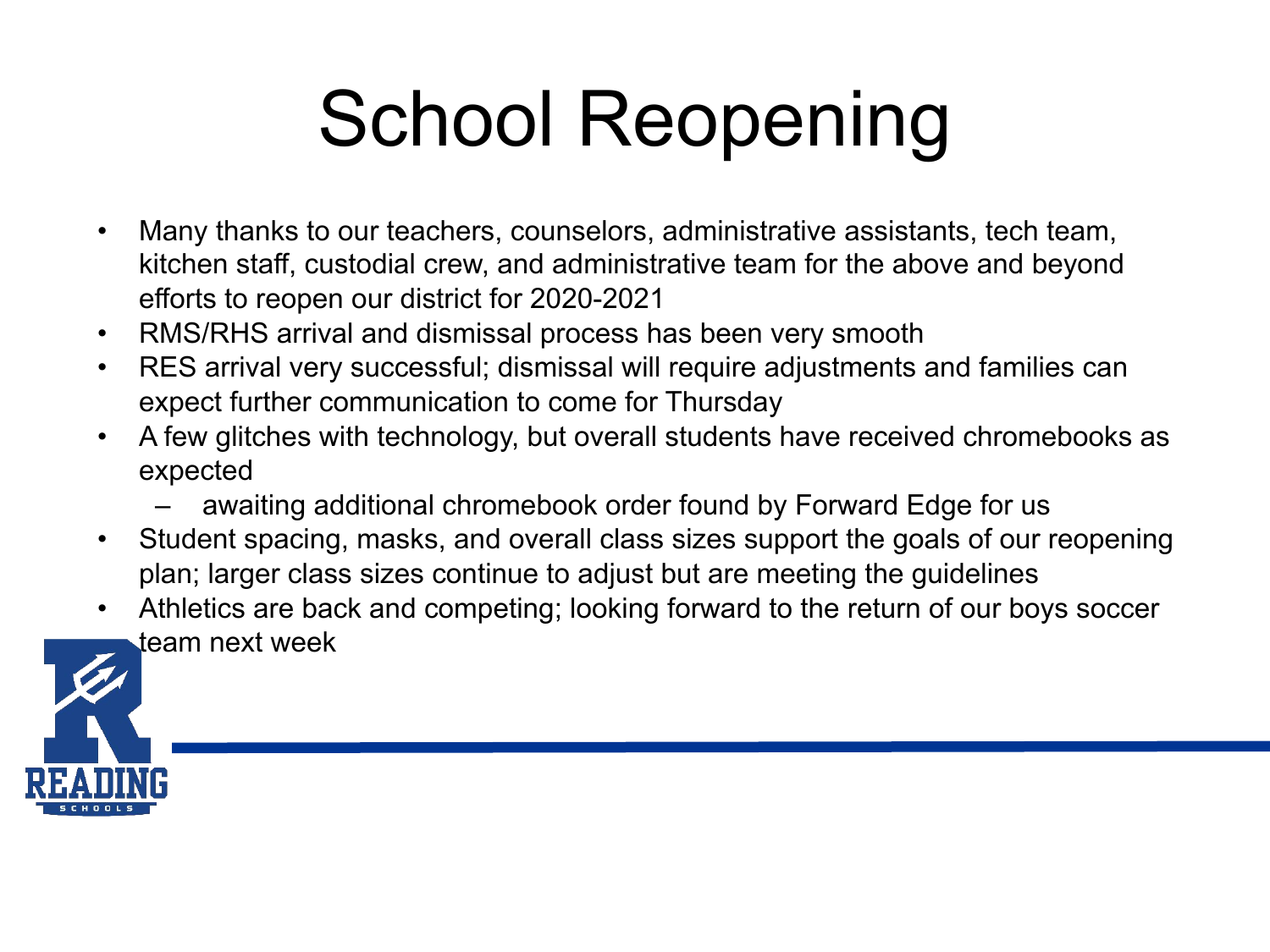# Health and Safety

Important Definitions and Outcomes Related to COVID-19 (per HCPH)

• *Suspected Case* - symptoms of COVID-19 AND no known exposure

\*\*\*Student excused from school under existing school illness policies; return to school when fever free/symptom free for 24 hours)

- *Probable Case* exposure to a COVID-19 case, has not been tested, AND meets symptom criteria from Category 1(one symptom) or 2(two symptoms)
	- Category 1: Cough, shortness of breath, difficulty breathing
	- Category 2: Fever, chills, body aches, headache, sore throat, loss of taste/smell
	- Other symptoms may include congestion, runny nose, nausea/vomiting, diarrhea



\*\*\*Return to school after isolating for at least 10 days; fever free 24 hours without medication; other symptoms have improved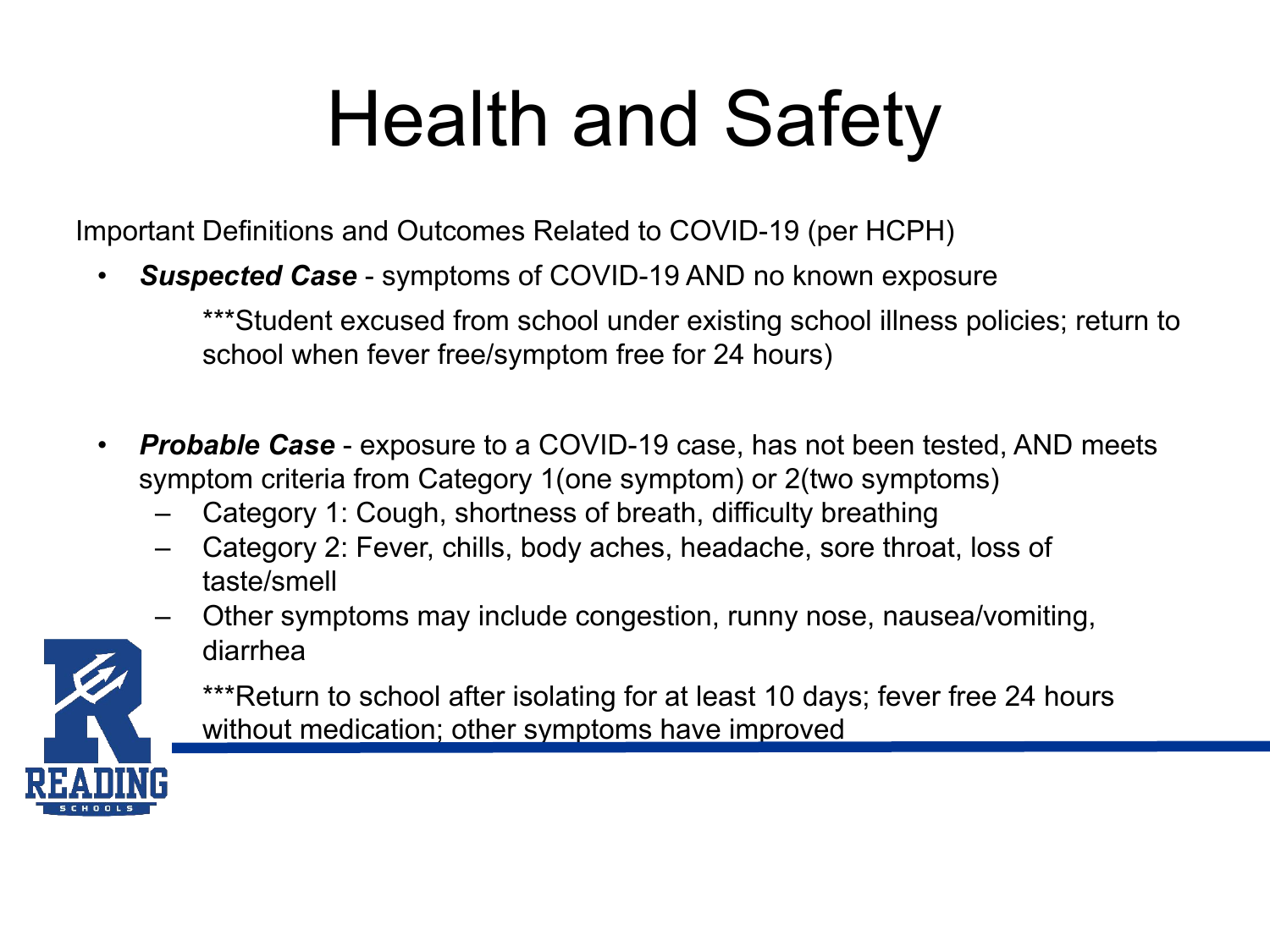### Health and Safety

#### • **Confirmed Case (with symptoms)**

– Isolate at least ten days since symptom onset

\*\*May return after isolation; fever free 24 hours without medication, other symptoms improved

#### **• Confirmed Case (without symptoms)**

– Isolate at least ten days since symptom onset

\*\*May return after isolation; fever free 24 hours without medication, other symptoms improved